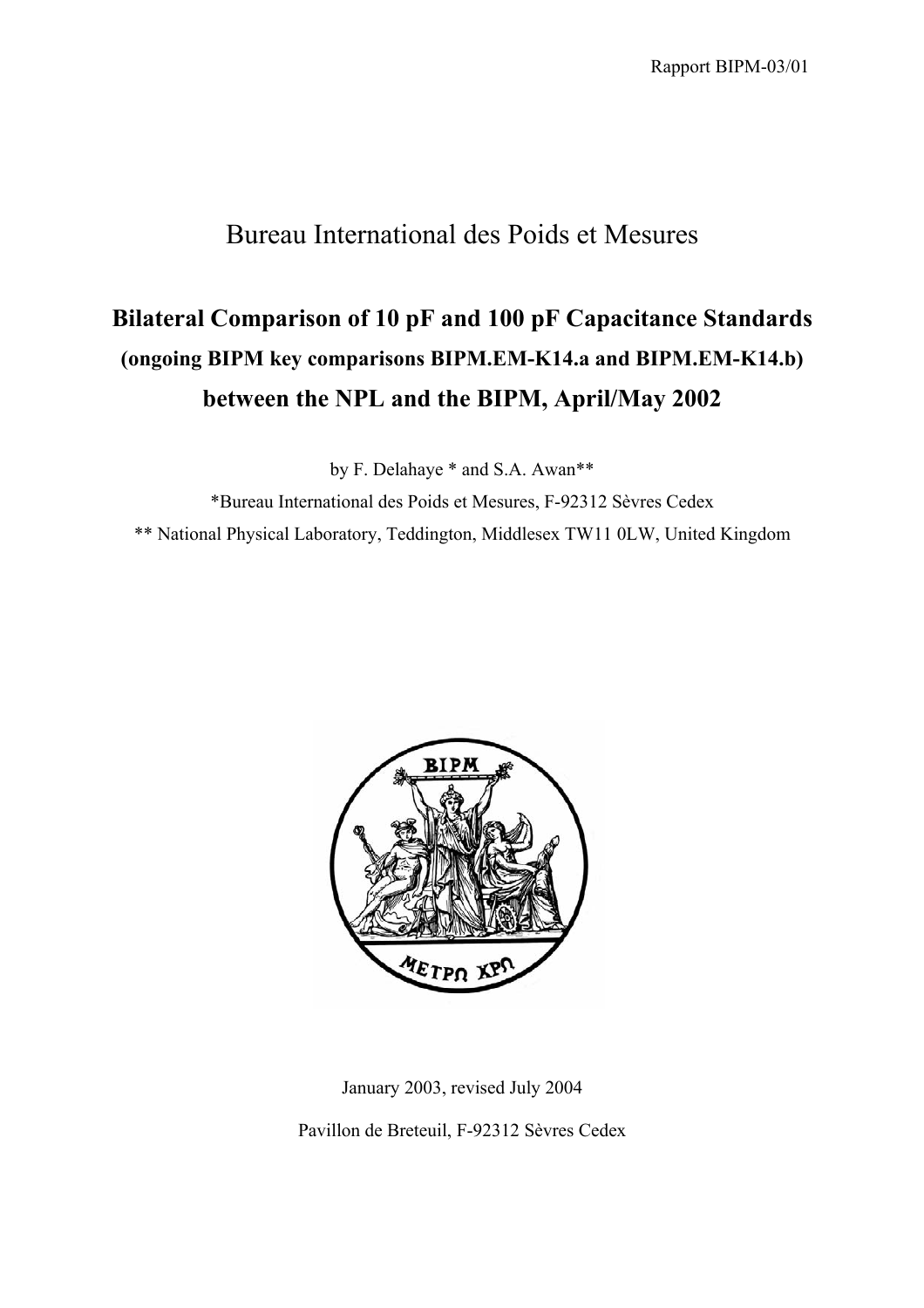### **Bilateral Comparison of 10 pF and 100 pF Capacitance Standards between the NPL and the BIPM, April/May 2002**

by F. Delahaye \* and S.A. Awan\*\*

\*Bureau International des Poids et Mesures, F-92312 Sèvres Cedex

\*\* National Physical Laboratory, Teddington, Middlesex TW11 0LW, United Kingdom

#### **Introduction**

This comparison is a subsequent bilateral comparison which follows comparisons CCEM-K4 (10 pF at 1592 Hz) and EUROMET-345 ( 10 pF and 100 pF at 1592 Hz and some other frequencies, including 1000 Hz). The present bilateral comparison was carried out on 10 pF and 100 pF capacitance standards measured at 1592 Hz and 1000 Hz. The measurements were made in April/May 2002. The comparison procedure follows those parts of the "Guidelines for CIPM key comparisons" (Appendix F of the MRA) that are appropriate for bilateral comparisons. The BIPM was the pilot laboratory.

#### **Travelling standards**

The comparison was somewhat unusual in that two sets of travelling standards were used, one belonging to the NPL, the other to the BIPM. The NPL standards are two Andeen-Hagerling model AH11A capacitance modules having nominal values of 10 pF (S/N 01031) and 100 pF (S/N 01032), mounted in a frame model AH1100 (S/N 00010). These are the same standards and frame which were used in EUROMET-345. The BIPM standards are four Andeen-Hagerling model AH11A capacitance modules having nominal values of 10 pF (S/N 01309 and 01310) and 100 pF (S/N 01312 and 01313), mounted in a frame model AH1100 (S/N 00105).

The two NPL standards have been modified with additional internal screening to ensure a true two-terminal pair definition. This is not the case for the BIPM standards. The effect of ambient temperature on both the NPL and BIPM standards mounted in their frames has been tested in the range 20 °C to 25 °C. No changes in the capacitance values greater than 1 part in 10<sup>8</sup> have been detected. The rms values of the ac voltage applied to the standards for their measurement are identical for both laboratories: 10 V for the 100 pF standards and 100 V for the 10 pF standards.

#### **Measurement principle**

Both laboratories measured the capacitance standards in terms of the recommended value of the von Klitzing constant,  $R_{K-90} = 25812.807 \Omega$ , through the use of a capacitance bridge with ratio 10/1, a quadrature bridge, an ac-dc resistor with calculable frequency dependence of resistance, and a quantum Hall device operated at dc (NPL) or at 1 Hz (BIPM). The NPL capacitance bridge is a four terminal-pair bridge, that of the BIPM a two terminal-pair one. The NPL calculable resistor is quadrifilar with nominal value 1000  $\Omega$ ; that of the BIPM is coaxial with nominal value 1 290.6  $\Omega$ .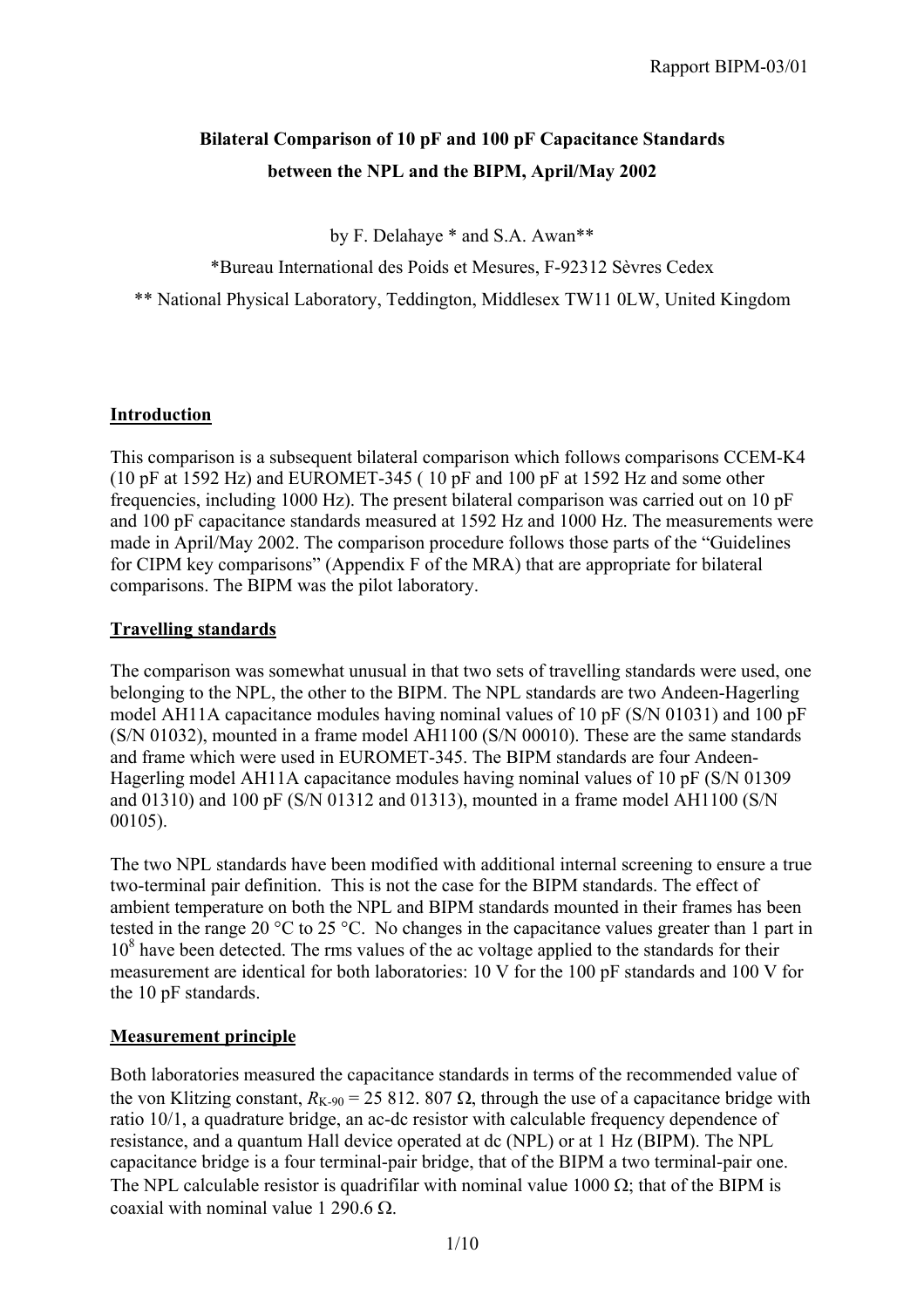#### **Results**

#### Measurements at 1592 Hz

Tables 1 to 6 gives the values measured at 1592 Hz by the two laboratories for the six travelling capacitance standards. All values are expressed as relative deviations from the nominal capacitance value, expressed in parts in  $10<sup>6</sup>$ . The results are presented in graphical form in Figures 1 to 6. The last line of each table gives the NPL and BIPM evaluations of the capacitance values at the reference date of the measurements (09/05/2002). These evaluations are obtained applying linear least-squares fits to the data. Also given in the last line is the value of  $D_{\text{NPL-BIPM}}$ , the difference between the NPL and BIPM measurement results at the reference date, and an estimate of its standard uncertainty,  $u_D$  (in this report, all uncertainties are one standard-deviation estimates). For the results obtained with the NPL travelling standards (Tables 1 and 2),  $u_D$  is equal to 0.059  $\times 10^{-6}$  and is the rss sum of the uncertainty of the NPL measurements  $(0.041 \times 10^{-6})$ , see Annex 1), of that of the BIPM measurements  $(0.037\times10^{-6})$ , see Annex 1), and of the transfer uncertainty which is estimated to be  $0.020 \times 10^{-6}$  , based on the consistency between the initial and return measurements of the travelling standards. For the results obtained with the BIPM travelling standards (Tables 3 to 6),  $u_D$  is equal to  $0.071 \times 10^{-6}$  and includes an additional uncertainty of  $0.040 \times 10^{-6}$  arising from the imperfect two terminal-pair definition of the standards. This uncertainty was estimated from the imperfect closure  $(40 \text{ parts in } 10^9)$  of capacitance-ratio measurements carried out at the NPL and involving the BIPM unmodified AH standards as well as standards with true two terminal-pair definition. In contrast, closure of similar measurements carried out at the NPL and involving the NPL modified AH standards was achieved to within 1 part in  $10^9$ .

| Date       | Deviation measured     | Deviation measured      |                                   |                             |
|------------|------------------------|-------------------------|-----------------------------------|-----------------------------|
|            | at the NPL $/ 10^{-6}$ | at the BIPM $/ 10^{-6}$ |                                   |                             |
| 12/04/2002 | $-1.0600$              |                         |                                   |                             |
| 16/04/2002 | $-1.0640$              |                         |                                   |                             |
| 26/04/2002 |                        | $-1.1302$               |                                   |                             |
| 29/04/2002 |                        | $-1.1291$               |                                   |                             |
| 01/05/2002 |                        | $-1.1314$               |                                   |                             |
| 06/05/2002 |                        | $-1.1276$               |                                   |                             |
| 13/05/2002 |                        | $-1.1295$               |                                   |                             |
| 21/05/2002 |                        | $-1.1246$               |                                   |                             |
| 24/05/2002 | $-1.0594$              |                         | $D_{\rm NPL\text{-}BIPM}/10^{-6}$ | $\frac{u_{\rm D}}{10^{-6}}$ |
| 09/05/2002 | $-1.0605$              | $-1.1282$               | 0.068                             | 0.059                       |

#### **Table 1: 10 pF capacitance S/N 01031 at 1592 Hz.**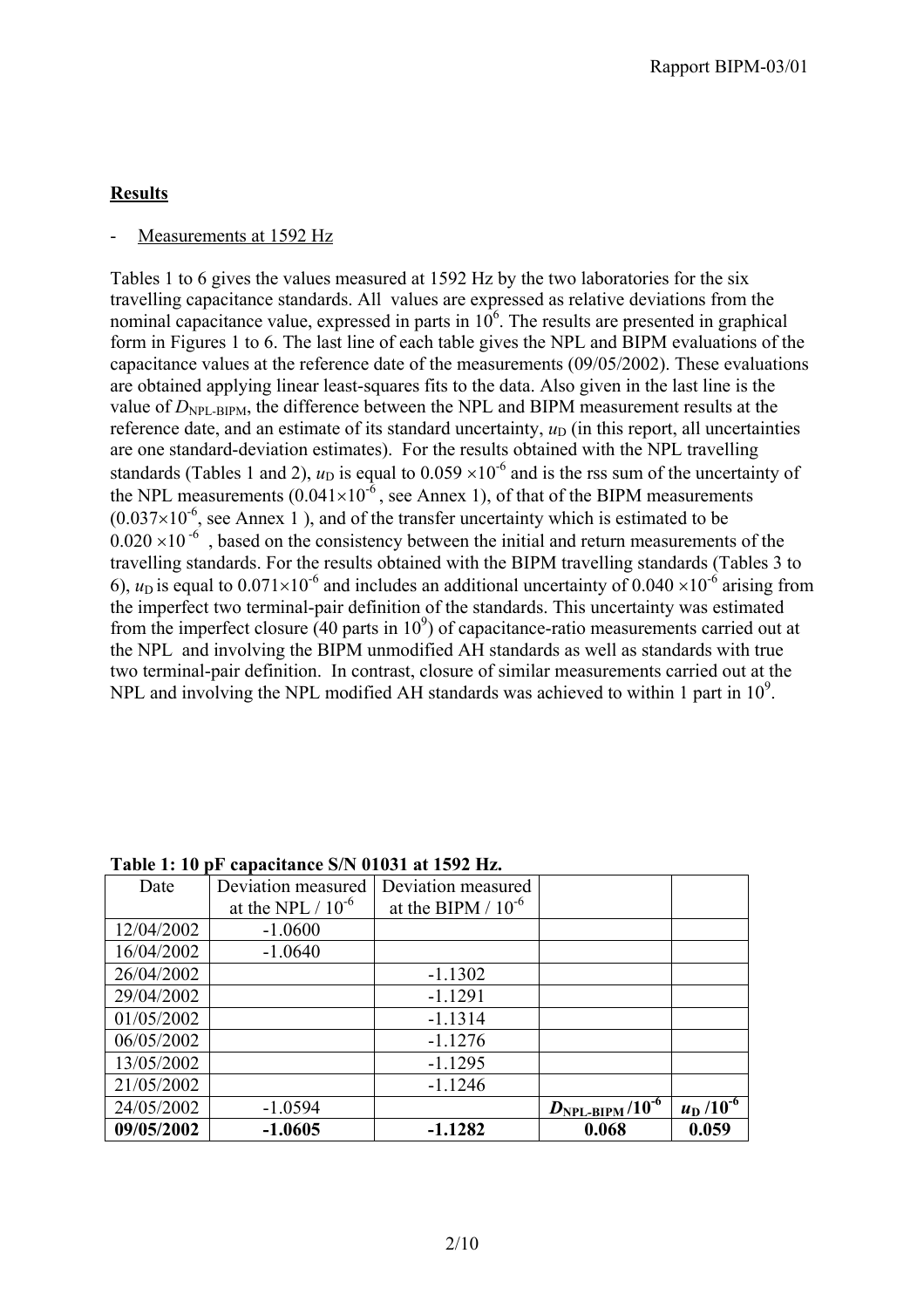| TUNIC 21 TOO | $\mu$ capacitance $\omega_{\mu}$ or $\omega_{\mu}$ at 1972 may |                         |                               |                               |
|--------------|----------------------------------------------------------------|-------------------------|-------------------------------|-------------------------------|
| Date         | Deviation measured                                             | Deviation measured      |                               |                               |
|              | at the NPL $/ 10^{-6}$                                         | at the BIPM $/ 10^{-6}$ |                               |                               |
| 12/04/2002   | $-3.2160$                                                      |                         |                               |                               |
| 16/04/2002   | $-3.2160$                                                      |                         |                               |                               |
| 26/04/2002   |                                                                | $-3.2861$               |                               |                               |
| 29/04/2002   |                                                                | $-3.2822$               |                               |                               |
| 01/05/2002   |                                                                | $-3.2875$               |                               |                               |
| 06/05/2002   |                                                                | $-3.2819$               |                               |                               |
| 13/05/2002   |                                                                | $-3.2885$               |                               |                               |
| 21/05/2002   |                                                                | $-3.2806$               |                               |                               |
| 24/05/2002   | $-3.1750$                                                      |                         | $D_{\text{NPL-BIPM}}/10^{-6}$ | $u_{\rm D}$ /10 <sup>-6</sup> |
| 09/05/2002   | $-3.1905$                                                      | $-3.2842$               | 0.094                         | 0.059                         |

### **Table 2: 100 pF capacitance S/N 01032 at 1592 Hz.**

#### **Table 3: 10 pF capacitance S/N 01309 at 1592 Hz.**

| Date       | Deviation measured     | Deviation measured      |                                      |                               |
|------------|------------------------|-------------------------|--------------------------------------|-------------------------------|
|            | at the NPL $/ 10^{-6}$ | at the BIPM $/ 10^{-6}$ |                                      |                               |
| 05/03/2002 |                        | 0.0211                  |                                      |                               |
| 07/03/2002 |                        | 0.0215                  |                                      |                               |
| 04/04/2002 |                        | 0.0155                  |                                      |                               |
| 12/04/2002 |                        | 0.0193                  |                                      |                               |
| 22/04/2002 |                        | 0.0433                  |                                      |                               |
| 09/05/2002 | 0.1160                 |                         |                                      |                               |
| 21/05/2002 |                        | 0.0342                  |                                      |                               |
| 23/05/2002 |                        | 0.0034                  |                                      |                               |
| 28/05/2002 |                        | 0.0018                  | $D_{\rm NPL-BIPM}$ /10 <sup>-6</sup> | $u_{\rm D}$ /10 <sup>-6</sup> |
| 09/05/2002 | 0.1160                 | 0.0180                  | 0.098                                | 0.071                         |

|  |  | Table 4: 10 pF capacitance S/N 01310 at 1592 Hz. |  |  |
|--|--|--------------------------------------------------|--|--|
|--|--|--------------------------------------------------|--|--|

| Date       | Deviation measured     | Deviation measured      |                                      |                             |
|------------|------------------------|-------------------------|--------------------------------------|-----------------------------|
|            | at the NPL $/ 10^{-6}$ | at the BIPM $/ 10^{-6}$ |                                      |                             |
| 05/03/2002 |                        | 0.0047                  |                                      |                             |
| 07/03/2002 |                        | 0.0048                  |                                      |                             |
| 04/04/2002 |                        | 0.0012                  |                                      |                             |
| 12/04/2002 |                        | $-0.0152$               |                                      |                             |
| 22/04/2002 |                        | $-0.0122$               |                                      |                             |
| 09/05/2002 | 0.0940                 |                         |                                      |                             |
| 21/05/2002 |                        | $-0.0198$               |                                      |                             |
| 23/05/2002 |                        | $-0.0202$               |                                      |                             |
| 28/05/2002 |                        | $-0.0220$               | $D_{\rm NPL-BIPM}$ /10 <sup>-6</sup> | $\frac{u_{\rm D}}{10^{-6}}$ |
| 09/05/2002 | 0.0940                 | $-0.0164$               | 0.110                                | 0.071                       |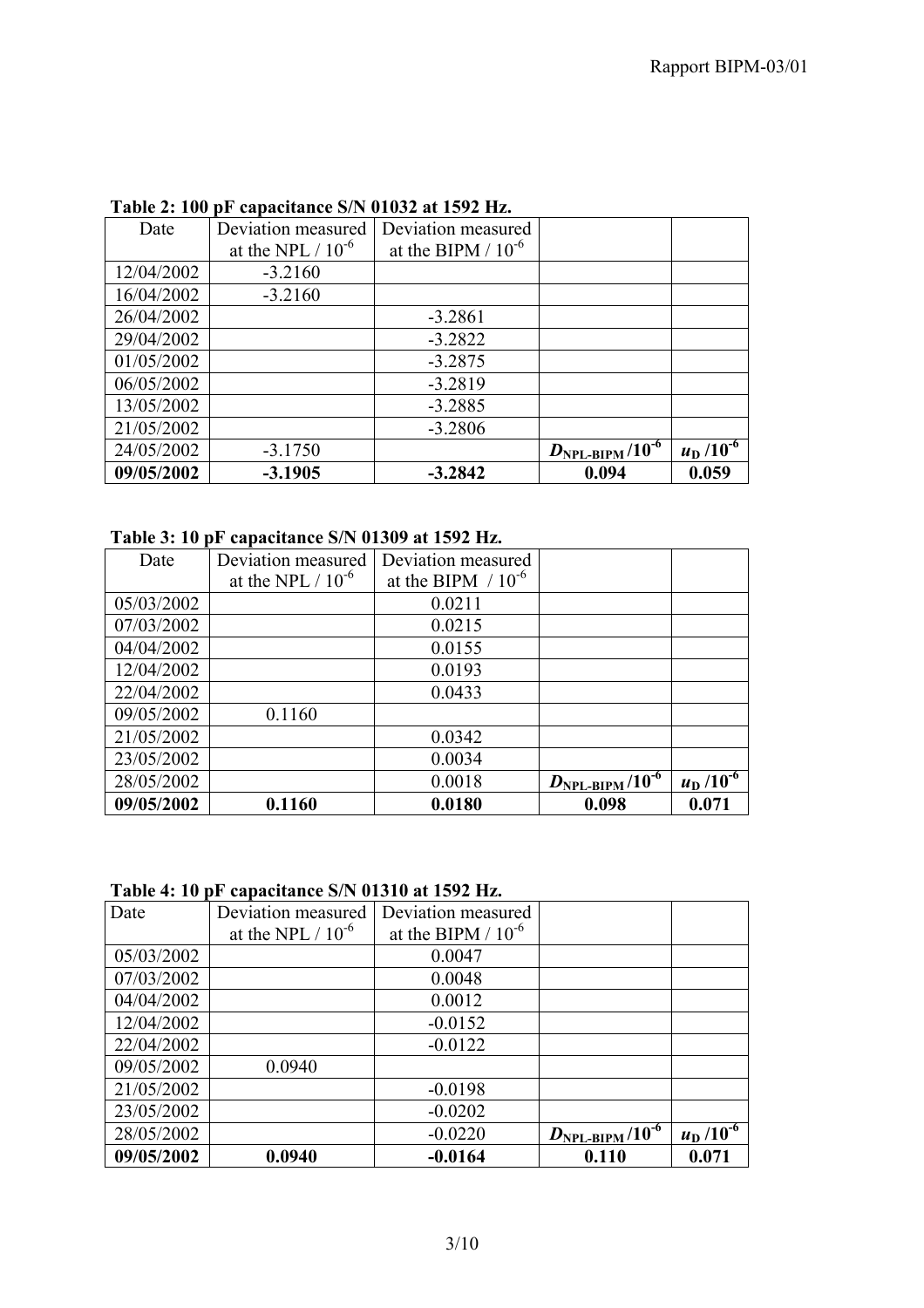| Date       | Deviation measured     | Deviation measured      |                                   |                 |
|------------|------------------------|-------------------------|-----------------------------------|-----------------|
|            | at the NPL $/ 10^{-6}$ | at the BIPM $/ 10^{-6}$ |                                   |                 |
| 05/03/2002 |                        | 0.3023                  |                                   |                 |
| 07/03/2002 |                        | 0.3039                  |                                   |                 |
| 04/04/2002 |                        | 0.3135                  |                                   |                 |
| 12/04/2002 |                        | 0.3259                  |                                   |                 |
| 22/04/2002 |                        | 0.3320                  |                                   |                 |
| 09/05/2002 | 0.4140                 |                         |                                   |                 |
| 21/05/2002 |                        | 0.3466                  |                                   |                 |
| 23/05/2002 |                        | 0.3427                  |                                   |                 |
| 28/05/2002 |                        | 0.3449                  | $D_{\rm NPL\text{-}BIPM}/10^{-6}$ | $u_D / 10^{-6}$ |
| 09/05/2002 | 0.4140                 | 0.3373                  | 0.077                             | 0.071           |

**Table 5: 100 pF capacitance S/N 01312 at 1592 Hz.** 

|  |  | Table 6: 100 pF capacitance S/N 01313 at 1592 Hz. |  |  |
|--|--|---------------------------------------------------|--|--|
|--|--|---------------------------------------------------|--|--|

| Date       | Deviation measured     | Deviation measured      |                                      |                               |
|------------|------------------------|-------------------------|--------------------------------------|-------------------------------|
|            | at the NPL $/ 10^{-6}$ | at the BIPM $/ 10^{-6}$ |                                      |                               |
| 05/03/2002 |                        | $-0.0144$               |                                      |                               |
| 07/03/2002 |                        | $-0.0198$               |                                      |                               |
| 04/04/2002 |                        | $-0.0383$               |                                      |                               |
| 12/04/2002 |                        | $-0.0276$               |                                      |                               |
| 22/04/2002 |                        | $-0.0292$               |                                      |                               |
| 09/05/2002 | 0.0330                 |                         |                                      |                               |
| 21/05/2002 |                        | $-0.0261$               |                                      |                               |
| 23/05/2002 |                        | $-0.0325$               |                                      |                               |
| 28/05/2002 |                        | $-0.0346$               | $D_{\rm NPL-BIPM}$ /10 <sup>-6</sup> | $u_{\rm D}$ /10 <sup>-6</sup> |
| 09/05/2002 | 0.0330                 | $-0.0308$               | 0.064                                | 0.071                         |

For each nominal value of capacitance (10 pF and 100 pF) we proceed in two steps to obtain the final comparison result. First, we calculate the simple mean of the two results obtained with the two BIPM travelling standards. Second, we take the weighted mean of that mean result and of the result obtained with the NPL travelling standard. For the result obtained with the NPL standard, the weight is proportional to  $t^{-2}$ , where *t* is the transfer uncertainty  $(2 \times 10^{-8})$ . For the mean of the two results obtained with the BIPM standards the weight is proportional to  $(t^2/2 + s^2)^{-1}$ , where *s* is the uncertainty associated with the imperfect two terminal-pair definition  $(4 \times 10^{-8})$ . All other uncertainties, which correspond essentially to systematic errors common to all measurements of *D*<sub>NPL-BIPM</sub>, are not taken into account for the evaluation of the weights. The total uncertainty of the weighted mean is not significantly different from that of the result obtained with the NPL travelling standard.

The final comparison result at the 10 pF level and at 1592 Hz is:

 $D_{\text{NPL-RIPM}} = 0.075 \times 10^{-6}$  with a combined standard uncertainty of 0.059  $\times 10^{-6}$ .

The final comparison result at the 100 pF level and at 1592 Hz is:

 $D_{\text{NPL-RIPM}} = 0.090 \times 10^{-6}$  with a combined standard uncertainty of 0.059  $\times 10^{-6}$ .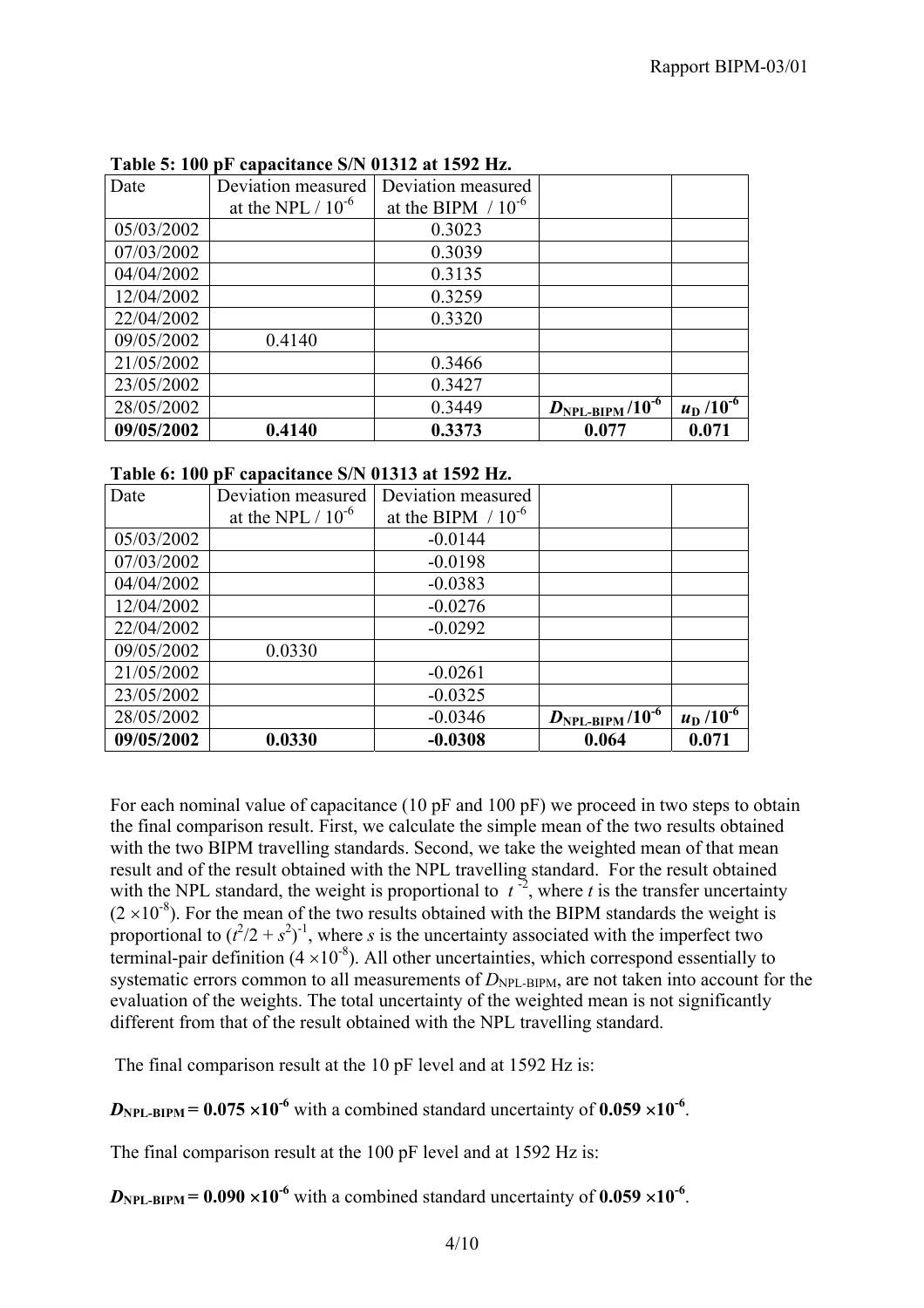#### Measurements at 1000 Hz

The results for the six travelling standards are given in Table 7, in the form

 $d = (C_{1592 \text{ Hz}} - C_{1000 \text{ Hz}})/C_{1592 \text{ Hz}}$ , where  $C_{1592 \text{ Hz}}$  is the capacitance value measured at 1592 Hz and  $C_{1000 \text{ Hz}}$  the capacitance value measured at 1000 Hz. The last line of the table gives the difference  $d_{\text{NPL}}$ - $d_{\text{BIPM}}$  between the values of *d* as measured by the NPL and the BIPM. The standard uncertainty of *d* is  $0.058 \times 10^{-6}$  for the NPL (see Annex 1) and  $0.034 \times 10^{-6}$  for the BIPM (see Annex 1), giving a combined rss sum of  $0.067 \times 10^{-6}$  for the uncertainty on  $d_{\text{NPL}}$  $d_{\rm BIPM}$ 

Table 7: Values of  $d = (C_{1592 \text{ Hz}} - C_{1000 \text{ Hz}})/C_{1592 \text{ Hz}}$  as measured by the two laboratories.

| $1.4010 + 1.101000 + 0.1000$ | $\sigma_{1322\text{ Hz}}$ $\sigma_{1000\text{ Hz}}$ $\sigma_{1322\text{ Hz}}$ as measured by the two moon control of                                                |  |  |
|------------------------------|---------------------------------------------------------------------------------------------------------------------------------------------------------------------|--|--|
|                              | 10 pF 01031   100 pF 01032   10 pF 01309   10 pF 01310   100 pF 01312   100 pF 01313                                                                                |  |  |
| <b>NPL</b>                   | $+0.006\times10^{-6}$ + 0.110×10 <sup>-6</sup> + 0.011×10 <sup>-6</sup> + 0.013×10 <sup>-6</sup> + 0.123×10 <sup>-6</sup> + 0.108×10 <sup>-6</sup>                  |  |  |
| <b>BIPM</b>                  | $\vert -0.038 \times 10^{6} \vert -0.024 \times 10^{6} \vert -0.038 \times 10^{6} \vert -0.032 \times 10^{6} \vert -0.029 \times 10^{6} \vert -0.047 \times 10^{6}$ |  |  |
|                              | $ d_{\text{NPL}}-d_{\text{BIPM}} +0.044\times10^{-6} +0.134\times10^{-6} +0.049\times10^{-6} +0.045\times10^{-6} +0.152\times10^{-6} +0.155\times10^{-6} $          |  |  |

Taking mean values, at the 10 pF level, the result is:

 $d_{\text{NPL}}$ - $d_{\text{BIPM}}$  = 0.047 ×10<sup>-6</sup> with a combined standard uncertainty of 0.067 ×10<sup>-6</sup>,

and at the 100 pF level:

 $d_{\text{NPI}}$ - $d_{\text{RIPM}}$  = 0.147 ×10<sup>-6</sup> with a combined standard uncertainty of 0.067 ×10<sup>-6</sup>.

Combining these differences and uncertainties with those in the comparison results at 1592 Hz, we obtain the final comparison results at 1000 Hz, again expressed as  $D_{\text{NPL-BIPM}}$ , the difference between the NPL and BIPM capacitance measurement results at the reference date.

The final comparison result at the 10 pF level and at 1000 Hz is:

 $D_{\text{NPI-RIPM}} = 0.028 \times 10^{-6}$  with a combined standard uncertainty of 0.089  $\times 10^{-6}$ .

The final comparison result at the 100 pF level and at 1000 Hz is:

 $D_{\text{NPI-RIPM}} = -0.057 \times 10^{-6}$  with a combined standard uncertainty of 0.089  $\times 10^{-6}$ .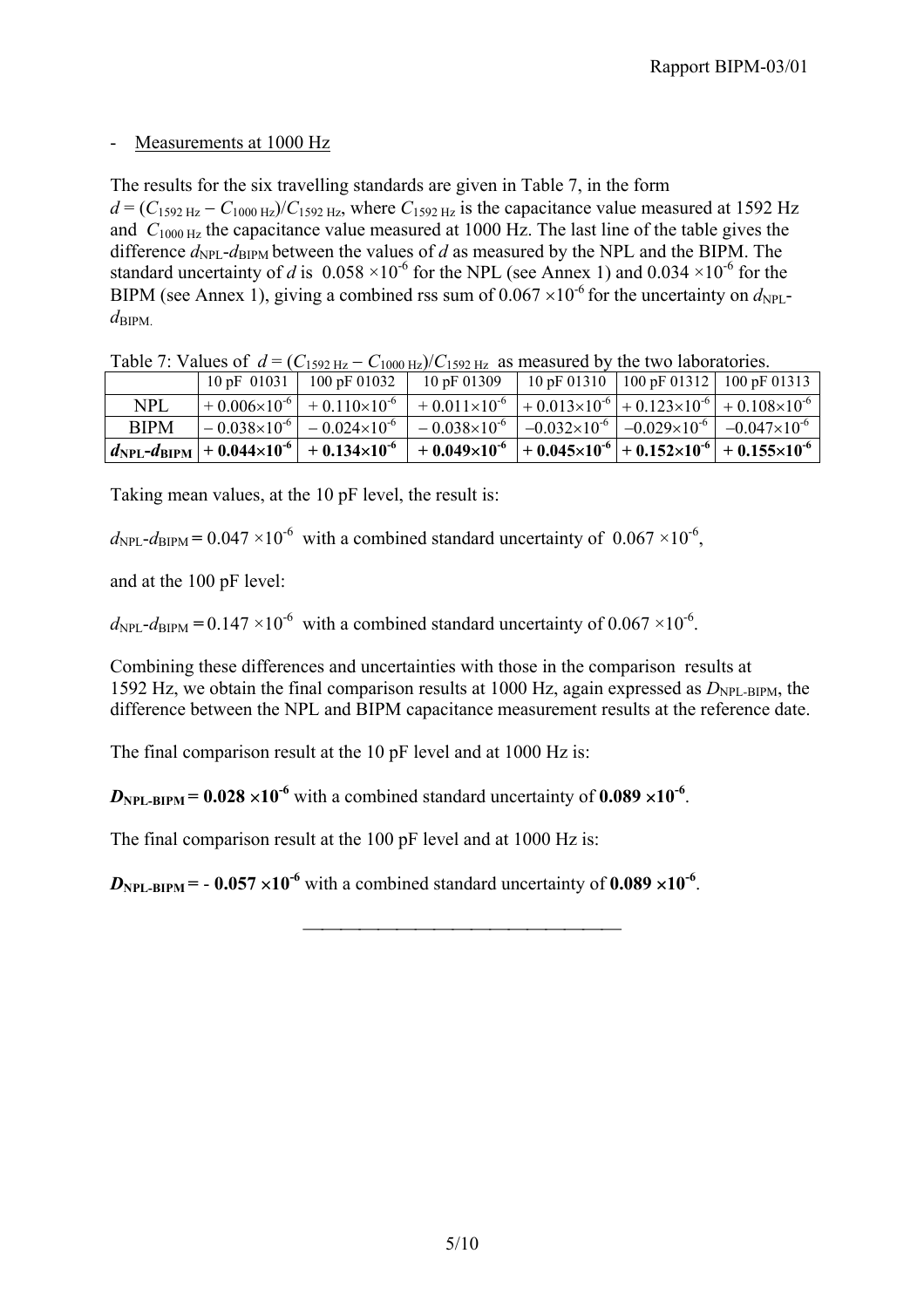

**Figure 1: 10 pF S/N 01031 at 1592 Hz values and expanded uncertainties (***k* **= 2) of the measurements at each laboratory**

**Figure 2: 100 pF S/N 01032 at 1592 Hz values and expanded uncertainties (***k* **= 2) of the measurements at each laboratory**

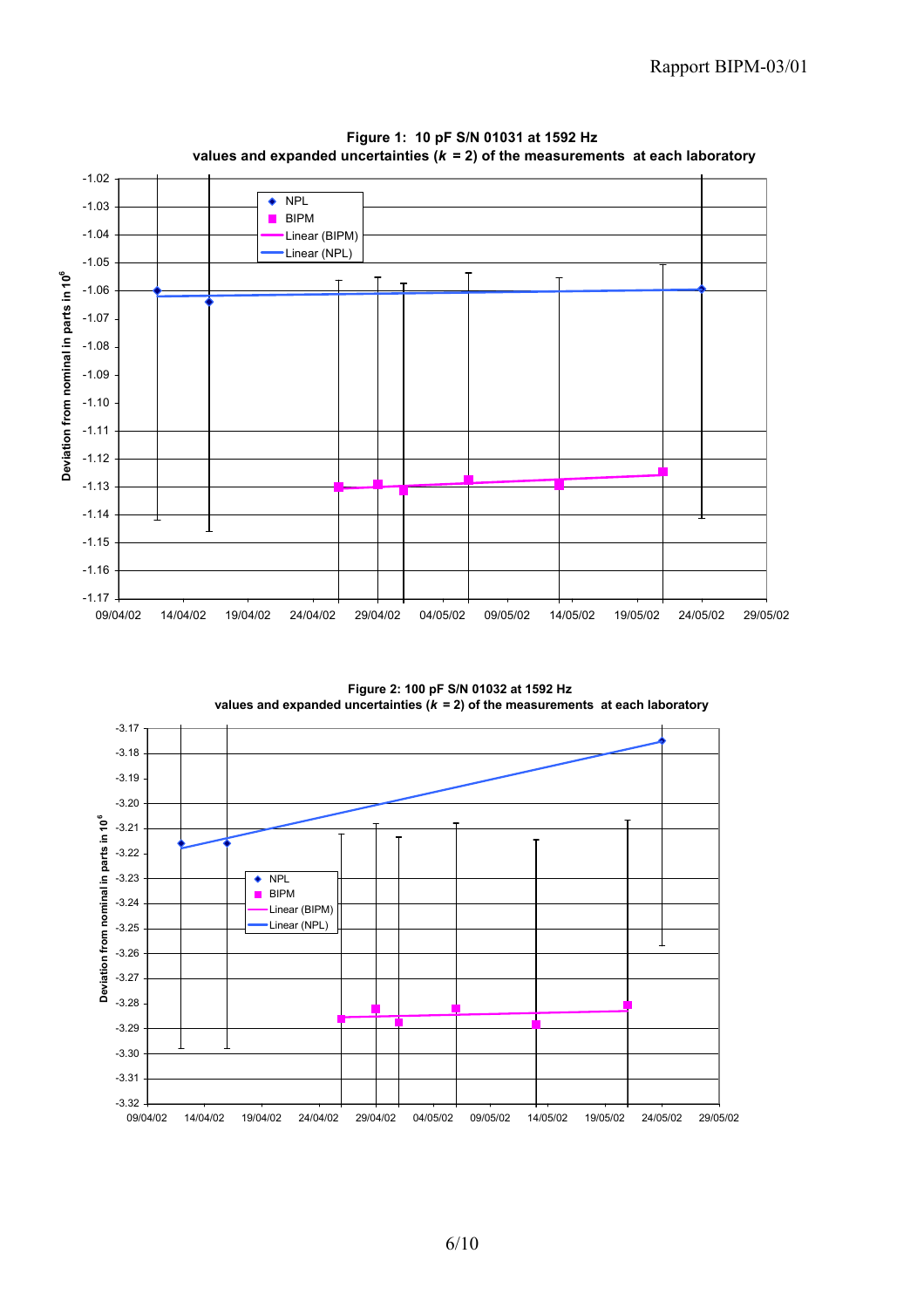

**Figure 3: 10 pF S/N 01309 at 1592 Hz values and expanded uncertainties (***k* **= 2) of the measurements at each laboratory**

**Figure 4: 10 pF S/N 01310 at 1592 Hz values and expanded uncertainties (***k* **= 2) of the measurements at each laboratory**

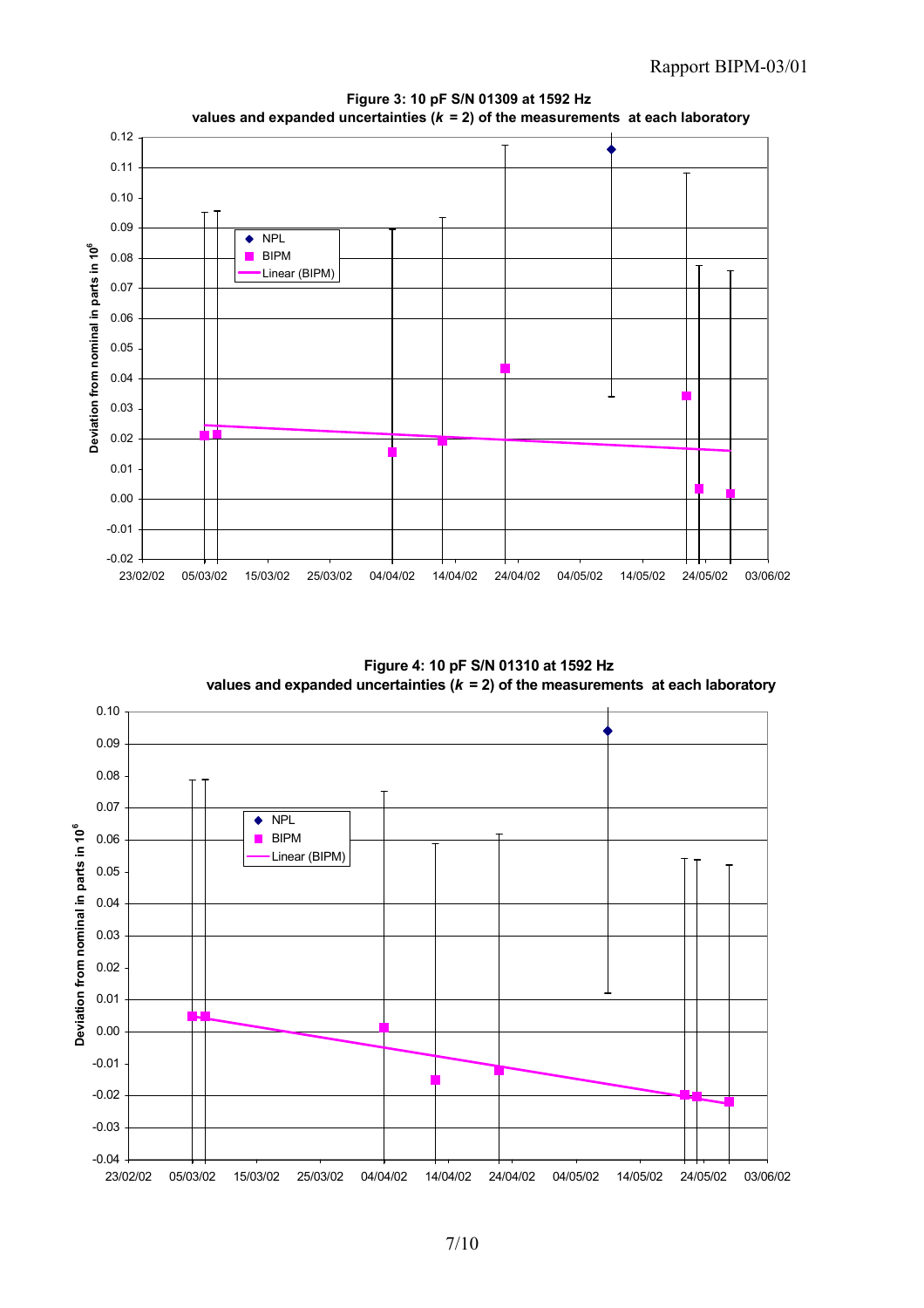

**Figure 5: 100 pF S/N 01312 at 1592 Hz values and expanded uncertainties (***k* **= 2) of the measurements at each laboratory**

**Figure 6: 100 pF S/N 01313 at 1592 Hz values and expanded uncertainties (***k* **= 2) of the measurements at each laboratory**

![](_page_8_Figure_4.jpeg)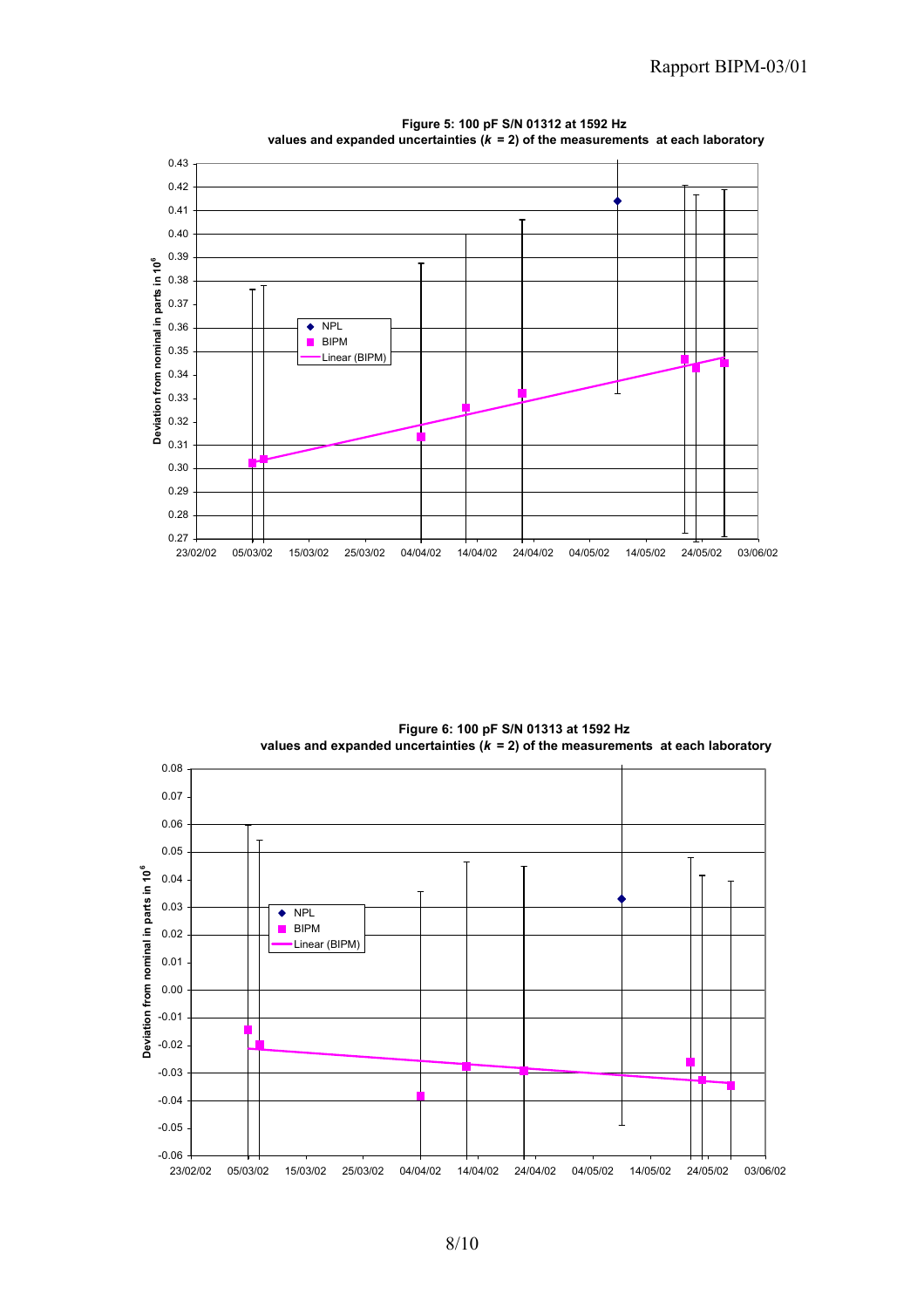## Annex 1. Uncertainty budgets

#### NPL uncertainty budget:

The relative standard uncertainties ( $1\sigma$ ) in the measurement at 1592 Hz of the 10 pF or 100 pF capacitances with respect to the quantized Hall resistance measured at dc are, in parts in  $10^9$ .

| Measurement                                    | Component           | $n\Omega/\Omega$ or nF/F |
|------------------------------------------------|---------------------|--------------------------|
| $R_H(2) \rightarrow 1 k\Omega$                 | $RH(2)$ to 100 Ohm  | 20                       |
|                                                | Transport of 100    | 10                       |
|                                                | Ohm                 | 5<br>(23)                |
|                                                | 100 Ohm to 1 kOhm   |                          |
| $1 k\Omega \rightarrow 100 k\Omega$            | Repeatability       | 5                        |
|                                                | Current transformer | 14                       |
|                                                | Bridge network      | 10                       |
|                                                | Voltage transformer | 6                        |
|                                                | Temperature / drift | 6<br>(20)                |
| $100 \text{ k}\Omega \rightarrow 1 \text{ nF}$ | Repeatability       | $\overline{2}$           |
|                                                | Frequency           | 14                       |
|                                                | <b>Harmonics</b>    | 5                        |
|                                                | Bridge network      | 10                       |
|                                                | Temperature         | 4<br>(19)                |
| $1 \text{ nF} \rightarrow 100 \text{ pF}$ or   | Repeatability       | $\overline{2}$           |
| 10pF                                           | Voltage correction  | 10                       |
|                                                | Bridge network      | 10                       |
|                                                | Voltage transformer | 9                        |
|                                                | Voltage injection   | 5                        |
|                                                | Temperature         | (19)<br>6                |
|                                                | Total               | 41                       |

For the evaluation of the capacitance change from 1592 Hz to 1000 Hz, the relative standard uncertainties are :

Bridge correction from 1592 Hz to 1000 Hz :  $30 \times 10^{-9}$ Frequency dependence of 10 pF reference standard :  $50 \times 10^{-9}$ Total rss uncertainty:  $58 \times 10^{-9}$